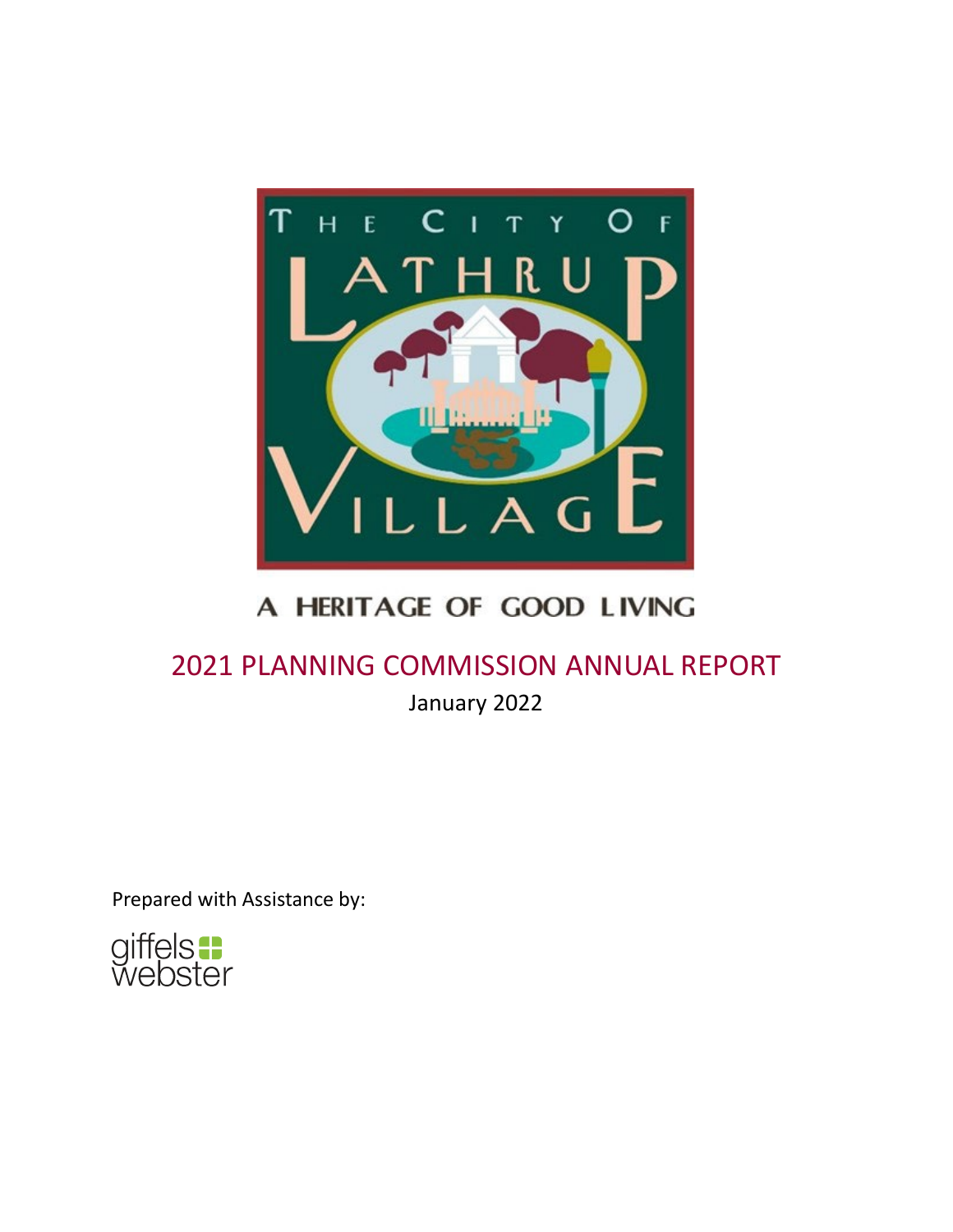## 2021 PLANNING COMMISSION ANNUAL REPORT

## **INTRODUCTION**

The Michigan Planning Enabling Act (P.A. 33 of 2008, as amended) requires the Planning Commission to prepare, file and present an annual written report to the City Council. This document is intended to meet the state requirement as well as provide an overview of 2021 accomplishments.

The Planning Commission in Lathrup Village is comprised of seven members, many of whom have been on the Planning Commission for several years. These members come from a variety of professional backgrounds in architecture, business, finance, city planning, and education. The various perspectives and knowledge brought by these members creates a well-rounded Commission that maintains fair and thoughtful deliberations.

2021 was a challenging year for many communities. One of particular challenge was the health-related restriction on gatherings and meetings due to the Covid-19 pandemic. The State of Michigan amended the Open Meetings Act to allow for electronic meeting participation and the City of Lathrup utilized Zoom for its municipal meetings. The Planning Commission held one in-person meeting in January and held eight meetings electronically.

| <b>Name</b>                        | <b>Term Ending</b> |
|------------------------------------|--------------------|
| Mark Piotrowski, (Chairperson)     | 8/31/22            |
| Jason Hammond (Vice Chairperson)   | 8/31/24            |
| <b>Robin Dillard-Russaw</b>        | 8/31/24            |
| Wilbert Fobbs III                  | 8/31/23            |
| <b>Terrence Hicks</b>              | 8/31/22            |
| Les Stansbery                      | 8/31/22            |
| Bruce Kantor, City Council Liaison |                    |

## **2021 PLANNING COMMISSION ROSTER - AS OF DECEMBER 31, 2021**

## **COMMUNITY & ECONOMIC DEVELOPMENT DEPARTMENT STAFF**

Susan Stec, Community & Economic Development Director.

Giffels Webster assists the city with planning and zoning services. Our team assists city staff with technical planning and zoning related calls, emails, and visits to the city. We also prepare reviews, memoranda, and reports for the Planning Commission, ZBA, and City Council, as needed. We attend all Planning Commission meetings as well as City Council meetings as requested. The GW team is directed by Jill Bahm, AICP, partner at GW, and supported by Matthew Wojciechowski, associate planner, Sri Ravali Komaragiri and Eric Pietsch, senior planners as well as our GIS team.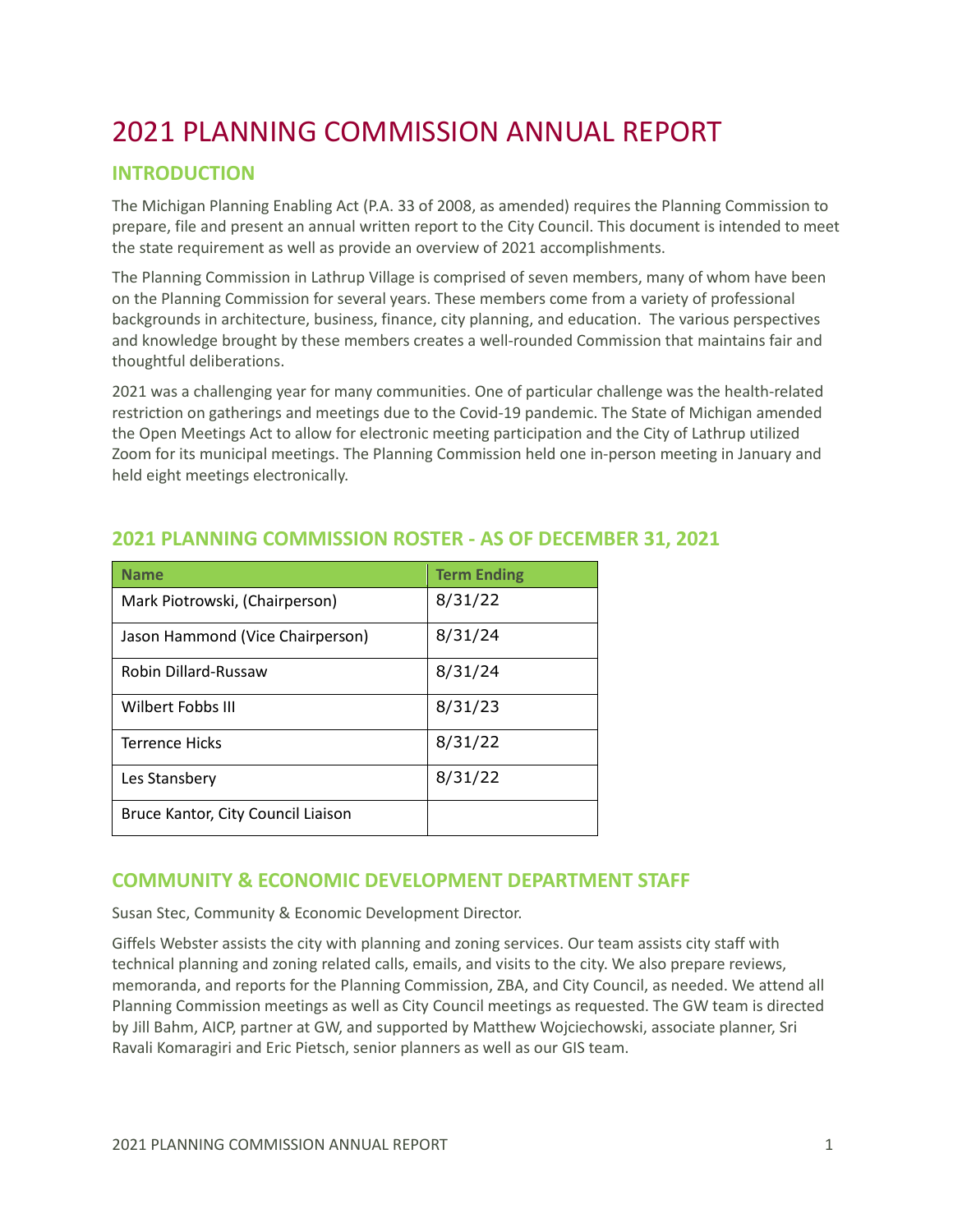#### **2021 Department Activities**

## **DEVELOPMENT REVIEWS**

In 2021, the Planning Commission reviewed 2 development applications. The Zoning Board of Appeals considered one application.

**Site Plan Reviews**. Site plan review takes place when an application is submitted for new construction or additions to ensure that development plans meet the standards of the Zoning Ordinance. These standards are primarily non-discretionary standards – these are objective standards such as setback, landscaping, lighting, and parking requirements.

Two site plans were reviewed by the Planning Commission in 2021. One site plan represented an application for "by right" development (permitted uses) and the other accompanied a special land use. Site plan approvals are valid for twelve months, with a one-year extension permitted by the Planning Commission. These site plans included:

- 26079 Southfield Road US Rehab (change of use)
- 27000 Southfield Road Discount Tire (Expansion for storage and parking lot reconfiguration)

**Special Land Uses**. Special land uses are uses that may be permitted in certain locations within the city, provided that certain standards are met. The Zoning Ordinance provides general standards for special land uses, and some uses have their own additional standards. Generally, most standards are nondiscretionary, but there are some discretionary standards that the Planning Commission considers during the review process. There was one special land use requests submitted to the city in 2021 – for Discount Tire on Southfield Road. A site plan is required with the special land use request, and it is noted above.

**Public Input/Public Hearings**. The Planning Commission meetings are open to the public, and "public comment" is an agenda item at every meeting. Public hearings are required for PUD, special land use, and rezoning applications. Throughout 2021, there was one development review items that required public hearing (Discount Tire). One public hearing was held for the zoning ordinance amendment discussed below.

## **ZONING UPDATES**

The Planning Commission worked on several amendments to the Zoning Ordinance this year, two of which were initiated in 2020:

• **R-1 Parking – Adjacent to MX District**. For many years, the Planning Commission has seen concepts for building expansion and reuse run into problems adequately addressing parking. Since 2015, the Planning Commission has discussed strategies to accommodate parking while also leaving some room for landscaping enhancements, outdoor dining or other amenities that may be desirable. The linear, narrow development pattern of the city's commercial corridor is bounded by residential neighborhoods on one side and Southfield Road on the other. Any growth or revitalization has to occur within the 100 ft depth of these parcels. In addition to updating parking standards, providing for shared parking and allowing some parking to be provided in side-street rights-of-way, the Planning Commission prepared an amendment to allow parking as a special land use in the R-1 district when adjacent to the MX district and as part of a larger redevelopment project. A public hearing was held in December 2020 and the ordinances adopted in February 2021.